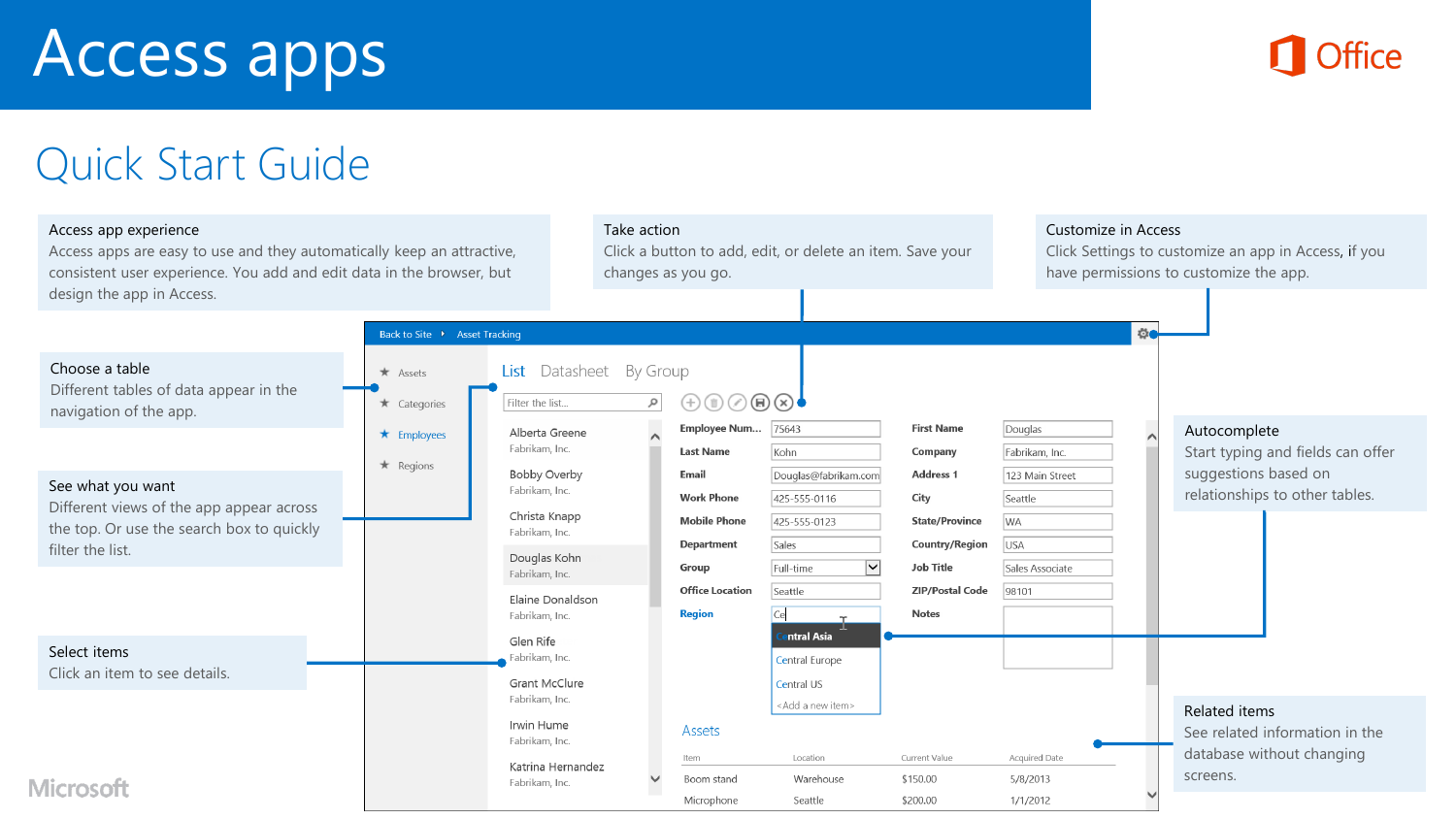## Add or edit data in an app

To get started adding or editing data, use the action buttons across the top of the app.

- To add an item, click the plus button.  $(+)$
- To edit, select the item on the left, and then click the pencil button.  $\bigcirc$
- When you're finished editing, click **Save.** (日)



#### Add or edit multiple items

You can add multiple items from a spreadsheet or edit multiple items at once in Datasheet view.

- 1. At the top of the app, click **Datasheet**.
- 2. Click in any cell to edit. Click in the blank cell at the bottom to add a new one, or paste multiple new cells in the last row. Your edits save automatically when you leave the cell you're editing.

## Share an app

- 1. At the top of the app, click **Back to Site**.
- 2. On the site where the app was created, click **Share**.
- 3. In the **Share** dialog box, type the names or email addresses of people you want to share the site with and then click **Share**.

| et Tracking |              |            |                                   |                |  |
|-------------|--------------|------------|-----------------------------------|----------------|--|
|             |              |            | List <b>Datasheet</b> By Category |                |  |
|             | $(\pm)$ (ii) |            |                                   |                |  |
|             |              | Item       | Location                          | Manufacturer   |  |
|             |              | Microphone | Seattle                           | <b>Brand Y</b> |  |
|             |              | Mic stand  | Warehous                          | <b>Brand X</b> |  |

| Back to Site  | <b>Asset Tracking</b>                                                         |  |
|---------------|-------------------------------------------------------------------------------|--|
| <b>Assets</b> | List Datasheet                                                                |  |
| <b>Sites</b>  |                                                                               |  |
|               | $\bigcirc$ share $\bigcirc$ follow $\bigcirc$ sync $\bigcirc$ edit $\bigcirc$ |  |
| 'е.           | Search this site                                                              |  |

# Modify an Access app

When you create an Access app from a template, or just by importing tables, the app's ready to use right away. But you'll probably want to make some changes. While you're using the app in the browser, make some notes about the changes you'd like to see, then:

- 1. Open your app in Access (from the browser, click **Settings** > **Customize in Access**), then click **Home** > **Table**.
- 2. On the left side of the screen, click the table whose view you want to change, and then click the view that needs changing.
- 3. Click the **Edit** button in the middle of the view.

Now you can start changing the design of the view. Some things you can do here:

- Move, resize, or delete controls. (Deleting a control on a view doesn't delete the underlying data—just the view).
- Add controls from the ribbon: click a

control in the **Controls** gallery and then click in the view to place it.

- Add controls from the **Field List**: double-click or drag a field into the view.
- Change the properties of a control by selecting it and clicking the **Data** or **Formatting** buttons that appear next to the control.
- Add a macro to a control by selecting it and clicking the **Actions** button that appears.
- Add buttons to the **Action Bar** at the top of the view.

|                      |           | Customize in Access |
|----------------------|-----------|---------------------|
|                      |           |                     |
|                      |           |                     |
| Location             | Warehouse |                     |
| Model                | X356      |                     |
| <b>Retired Date</b>  |           |                     |
| <b>Acquired Date</b> | 2/13/2011 |                     |
|                      |           |                     |

| $\Theta(\mathbb{m})\mathbb{C}(\mathbb{m})\mathbb{R}$ |               |  |
|------------------------------------------------------|---------------|--|
| Item                                                 |               |  |
| <b>Manufacturer</b>                                  |               |  |
| Serial #                                             |               |  |
| <b>Comments</b>                                      | <b>M</b> Edit |  |
|                                                      |               |  |